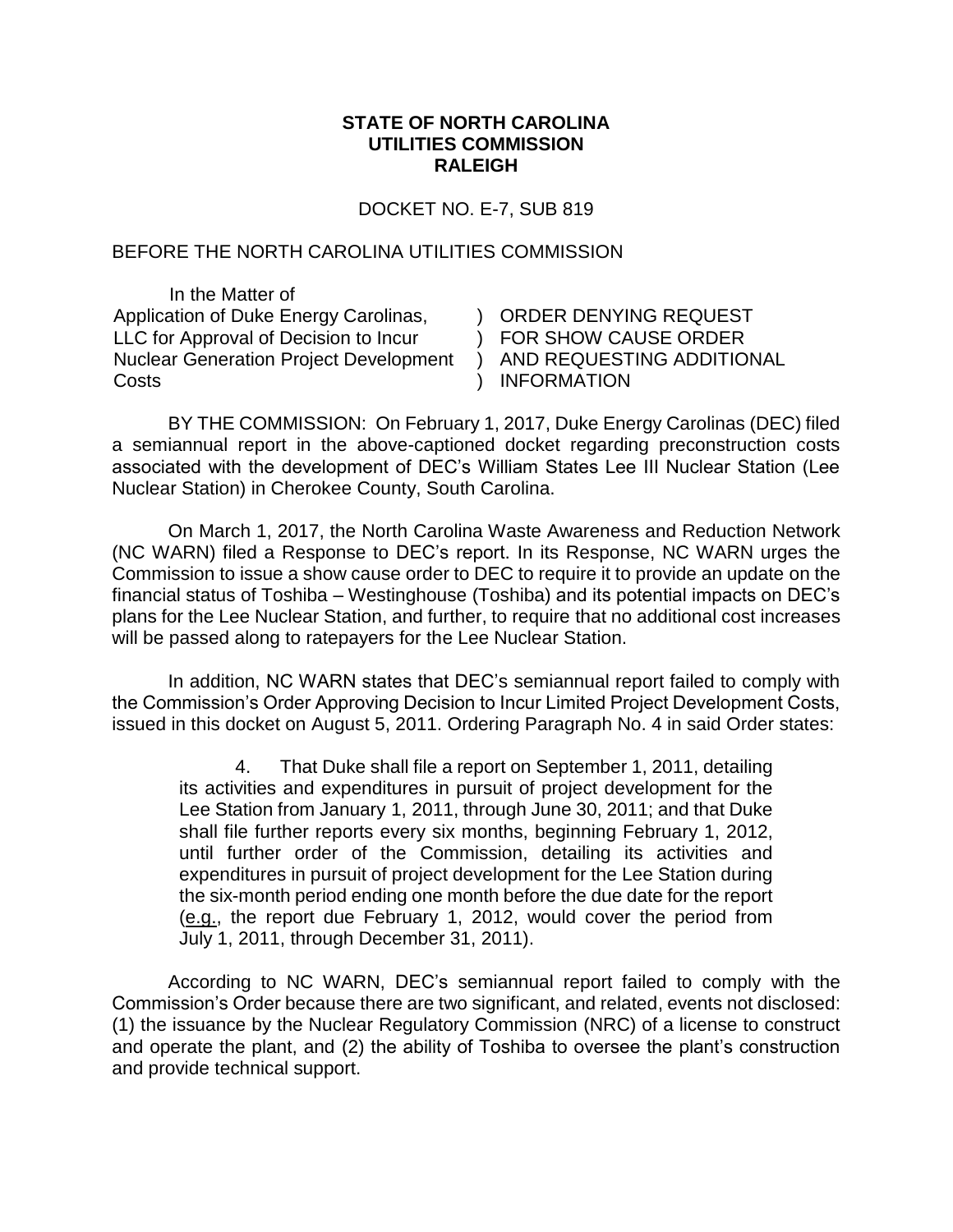NC WARN states that, at this juncture, DEC does not have any reasonable and prudent path forward for the Lee Nuclear Station, but keeps it in its Integrated Resource Plan (IRP). See Docket No. E-100, Sub 147. NC WARN points out that DEC received its license to construct and operate the Lee Nuclear Station on December 19, 2016, and the plans are for the reactors to use the Toshiba AP1000 design. However, NC WARN states that Toshiba announced earlier this year that it was no longer going to provide support for those reactor designs because of the ongoing economic failures at nuclear plants presently under construction; that press coverage of Toshiba's precarious financial position has been growing; that Toshiba is preparing a writedown of more than \$6.2 billion in losses for Westinghouse's terminated nuclear programs; that cost estimates for nuclear units using the Toshiba design have increased significantly; and that problems with the proposed Vogtle reactors in Georgia and the Summer reactors in South Carolina have resulted in these projects being three years or more behind schedule and billions of dollars over budget, caused by Toshiba's economic failure and potential bankruptcy.

In addition, NC WARN contends that the fabricators of major structural components for the proposed reactors, such as the Shaw Group and Chicago Bridge & Iron Company, are no longer capable of delivering the components – again, because of financial failures from nuclear cost overruns. NC WARN also contends that, globally, there are no companies left with the engineering expertise, construction experience, or financial wherewithal to undertake nuclear plant construction, especially related to the Lee Station AP1000 design.

NC WARN opines that DEC has spent \$529 million for the Lee Nuclear Station with absolutely nothing used or useful to show the Commission. Further, it argues that DEC cannot meet its burden under G.S. 62-110.7 to show the development and construction costs for the Lee Nuclear Station are reasonable and prudent, or that they ever will be. NC WARN states that if DEC continues to waste money on this project, additional costs will be stranded, and then either borne by shareholders or ratepayers. NC WARN also states that the Lee Nuclear Station is simply not a viable project, and, as a result, the Commission is required to find that it is not prudent or reasonable to expend any additional funds on development activities.

Therefore, NC WARN requests the Commission to issue a show cause order to DEC to provide an update on the financial status on Toshiba and its impacts on DEC's plans for the Lee Nuclear Station, and further, to require no additional cost increases will be passed along to ratepayers for this failed endeavor.

On March 21, 2017, DEC filed a reply to NC WARN's Response. As an initial matter, DEC states that the Commission has clear authority to seek information from the DEC about the Lee Nuclear Station which it would certainly provide. DEC notes that announcements regarding Toshiba and Westinghouse have been widely covered in the news media and several such articles are in fact cited in NC WARN's Response. While DEC believes NC WARN's show cause request is so lacking in merit that it would appear to deserve no reply, DEC provides the following information in the spirit of cooperation.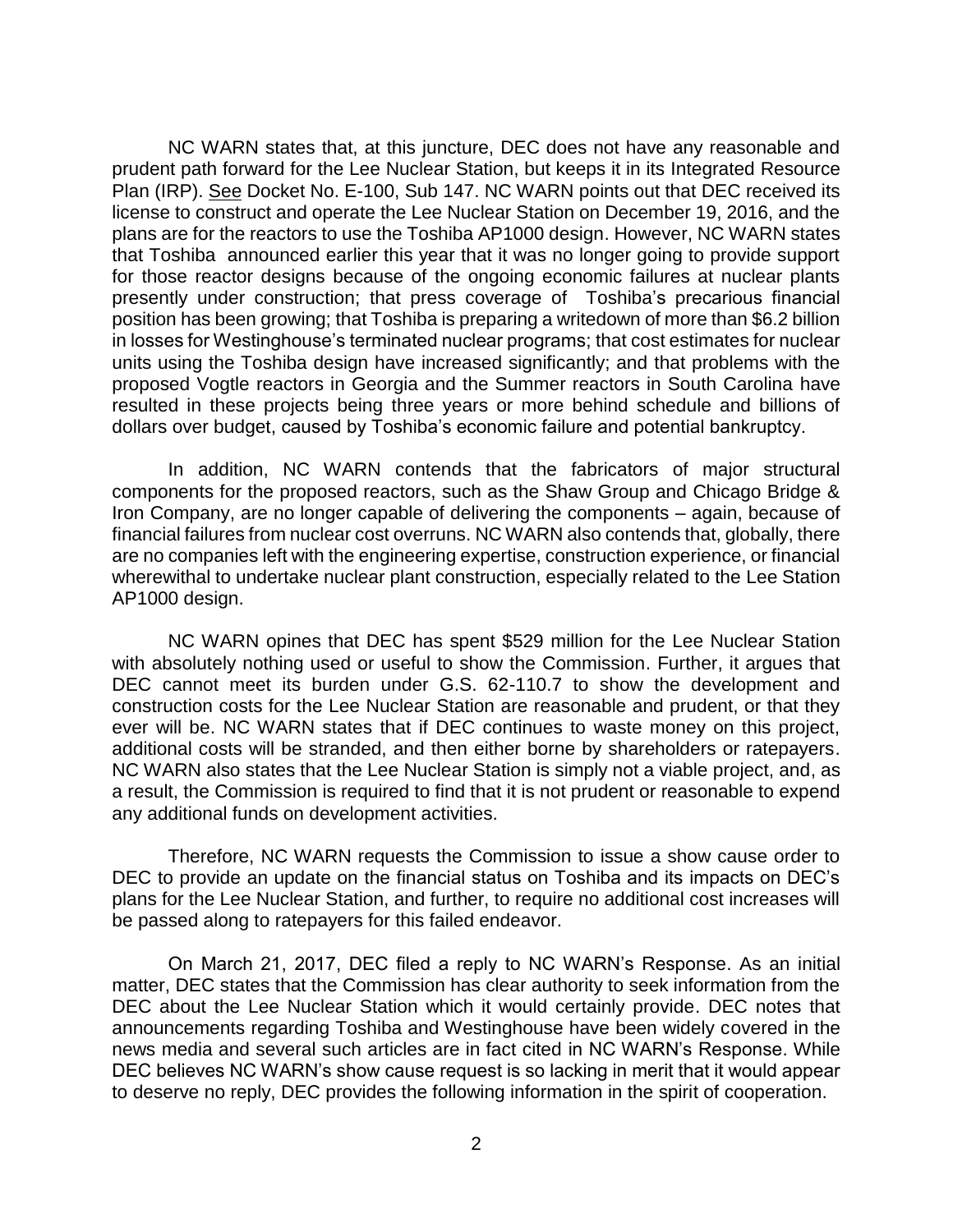DEC states that the Commission has issued three prior orders approving its decisions to incur project development costs for the proposed Lee Nuclear Station. DEC contends that through its March 20, 2007 Order Issuing Declaratory Ruling (2007 Order), its June 11, 2008 Order Approving Decision to Incur Project Development Costs (2008 Order), and its August 5, 2011 Order Approving Decision to Incur Limited Additional Project Development Costs (2011 Order), the Commission carefully weighed the benefits to customers from developing and preserving the Lee Nuclear Station as an option to serve DEC's customers in the context of the evolving planning environment for new nuclear development in the United States. In providing its approval of DEC's decisions to incur certain project development costs, the Commission has noted that this planning environment has been characterized by regulatory, economic, and legislative uncertainties.

DEC states that the Commission's approval of the plans and project development costs for the Lee Nuclear Station in this docket have included approval of DEC's decision to pursue a combined construction and operating license (COL) for the Lee Nuclear Station from the NRC. DEC successfully received the Lee Nuclear Station COL from the NRC on December 19, 2016, which DEC submits is consistent with the Commission's 2007, 2008, and 2011 Orders.

According to DEC, the Lee Nuclear Station COL provides significant value to DEC's customers because nuclear generation is a reliable, carbon-free and cost-effective source of electricity and remains important in creating a diverse, sustainable energy future. Receipt of the COL is a critical step in establishing the option to add the Lee Nuclear Station while the current uncertainties in the planning environment, including the prospect of environmental and carbon regulation and the relicensing of existing nuclear plants, continue to evolve.

DEC notes that the Lee Nuclear Station design utilizes the Westinghouse AP1000 technology. DEC submits that in late January of 2017, unforeseen and significant public announcements were made by Toshiba, parent of Westinghouse, regarding its financial condition and decision to exit the new nuclear construction and design business. DEC states that it has been carefully monitoring these developments, as well as the ongoing construction of Vogtle and Summer projects, and will continue to do so to determine the impact on DEC's future decisions regarding the Lee Nuclear Station.

Regarding NC WARN's request that the Commission require that "no additional cost increases will be passed to ratepayers", DEC states that it has not yet sought cost recovery for any project development costs for the Lee Nuclear Station. DEC states that the 2007, 2008, and 2011 Orders plainly provide, and G.S. 62-110.7(b) makes clear, that while the Commission has approved DEC's decision to incur project development costs, the Commission has reserved the determination of recovery of specific Lee Nuclear Station project development costs for a future general rate case. As a result, DEC states that no cost recovery issues for the Lee Nuclear Station are currently before the Commission and will not be until DEC makes a decision to seek cost recovery in a future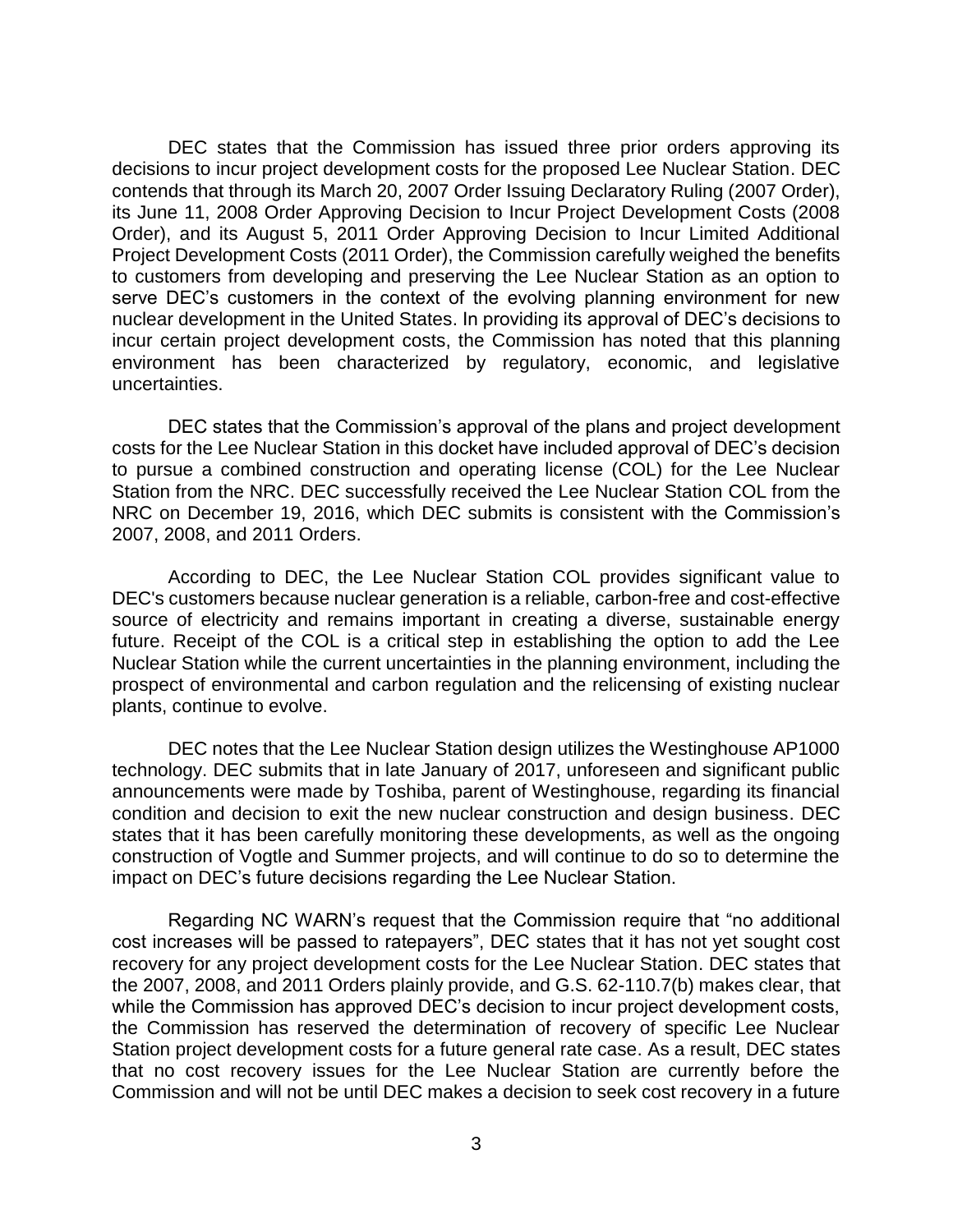rate case proceeding. Therefore, DEC submits that NC WARN's request related to cost recovery is premature, at best, and not ripe for consideration by the Commission at this time.

DEC adds that the Lee Nuclear Station would be the largest single capital project in its history; and, therefore, DEC has consistently brought information and applications to the Commission throughout the project development process to seek guidance and approval of DEC's decisions for the benefit of its customers. DEC states that it will continue to carefully evaluate all of the information necessary to make a decision regarding the construction of the Lee Nuclear Station and will pursue appropriate approvals from the Commission in due course.

For all of the reasons stated in its Reply, DEC requests that the Commission deny the relief requested in NC WARN's Response.

## DISCUSSION AND CONCLUSIONS

NC WARN requests that the Commission issue a show cause order to DEC to require it to provide an update on the financial status of Toshiba and its potential impacts on DEC's plans for the Lee Nuclear Station. To support this request, NC WARN claims that DEC's semiannual report, filed on February 7, 2017 in this docket, failed to comply with Ordering Paragraph No. 4 of the Commission's 2011 Order because it did not disclose the NRC's issuance of the Lee Nuclear Station COL on December 16, 2016, and because DEC failed to disclose the ability of Toshiba to oversee the plant's construction and provide technical support. NC WARN also requests that the show cause order require that no additional cost increases will be passed along to ratepayers.

After carefully considering NC WARN's request, the Commission is not persuaded that NC WARN's request for the Commission to issue a show cause order is supported by sufficient facts and allegations regarding any deficiencies in DEC's report or other actions. On page one of DEC's semiannual report filed on February 1, 2017, DEC reports various activities such as the dates when it filed the COL application with the NRC and when the NRC docketed the application for hearing. Given that DEC chose to include those types of activities, it could be argued that DEC should have also reported that the NRC actually issued the COL on December 19, 2016. However, whether that omission was simply an oversight, assumed by DEC to be common knowledge, or a lack of clarity concerning the reporting requirements, the Commission concludes that a show cause is not justified. Further, with regard to NC WARN's request that the Commission require that no additional cost increases will be passed along to ratepayers, the Commission concludes that such a measure is premature and lacks sufficient basis in the record at this time.

However, the Commission notes that page one of DEC's semiannual report filed on February 1, 2017, shows a project total cost at December 31, 2016, equal to approximately \$520.0 million for the Lee Nuclear Station. Further, for the six month period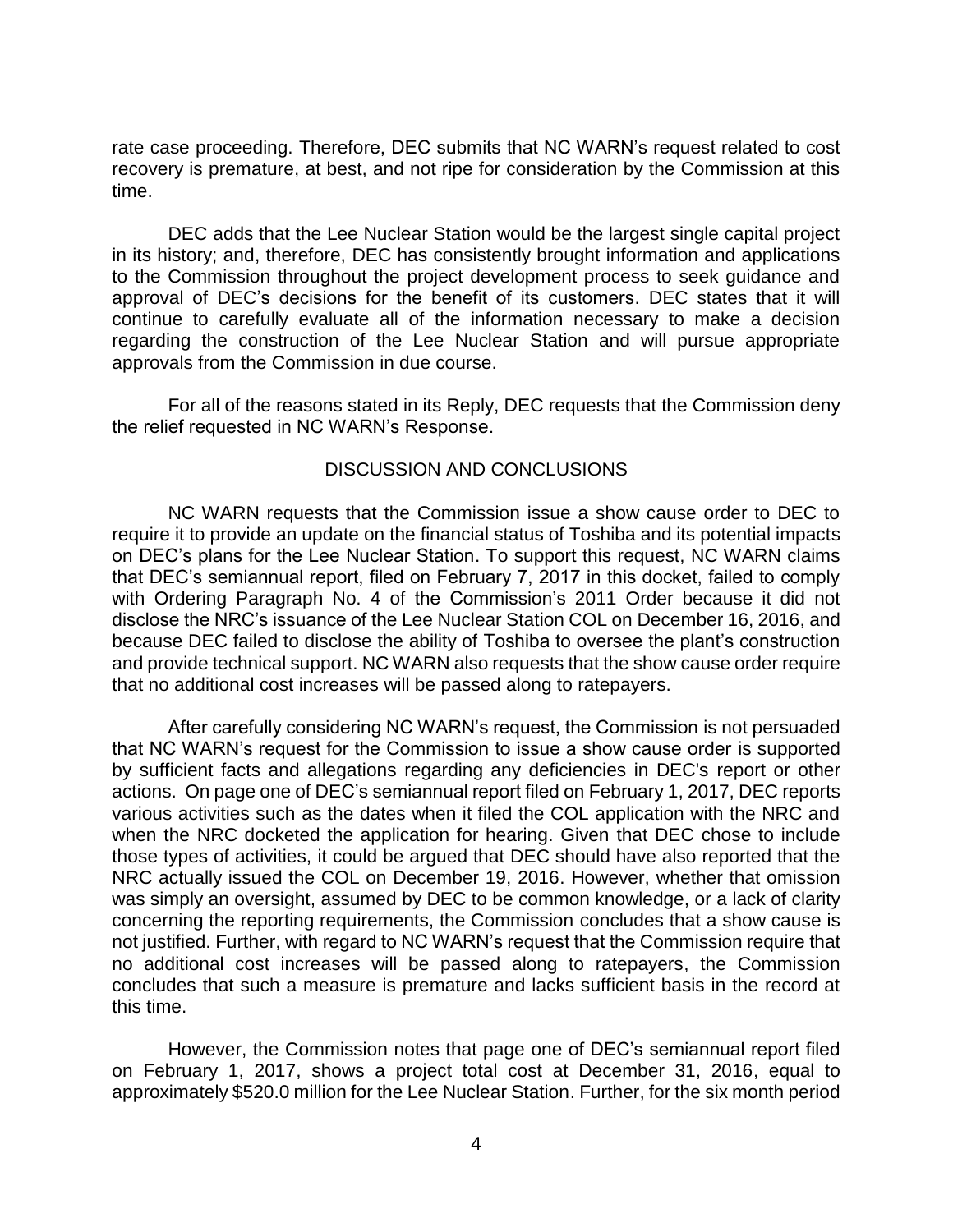July 1, 2016 through December 31, 2016, DEC reported an allowance for funds used during construction (AFUDC) amount of approximately \$19.4 million, which is the vast majority of the total cost of approximately \$25.0 million during the same six month period. In addition, DEC's IRP filing on September 30, 2016, shows the Lee Nuclear Station units being added in 2026 and 2028. Finally, as noted herein, recent development concerning Toshiba, as well as at the Vogtle and Summer projects that utilize the Westinghouse AP1000 technology, need to be monitored and assessed.

Therefore, the Commission will require DEC to provide information concerning its assessment of the Toshiba financial situation and potential impact on the Lee Nuclear Station. In requesting this information, the Commission recognizes that the Toshiba situation is evolving and uncertain. Nevertheless, DEC should provide such information to the best of its ability at the current time. Specifically, the Commission requests that DEC provide a report containing: its assessment of the Toshiba bankruptcy situation, including possible resolutions and likely timelines; a brief and general description of any contracts that DEC may have entered with Toshiba or Toshiba's affiliates to support the design and construction of the Lee Nuclear Station, including any termination clauses; whether there are any other entities using the AP1000 technology, or some other technology, that may be available and acceptable to DEC to support design and construction of the Lee Nuclear Station; DEC's estimate of any delay caused by the Toshiba situation with respect to DEC's plans to construct or complete the Lee Nuclear Station; whether the COL granted by the NRC to DEC for the Lee Nuclear Station is contingent upon the use of the AP1000 technology; and what delay DEC would estimate to occur if the COL has to be amended or reissued.

In addition, the Commission requests that DEC provide verified responses to the following questions.

- 1. Generally, how has DEC accounted for costs related to the Lee Nuclear Station? Include in the response to this question when DEC began recording such costs, whether any such costs have been expensed in years prior to 2017, and identify the asset account(s) and the amount(s) in those account(s) at December 31, 2016.
- 2. What was the AFUDC rate used for the most recent period ending December 31, 2016? Provide the calculation of that rate and the basis for calculating the AFUDC rate in that manner.
- 3. If DEC has included any costs related to the Lee Nuclear Plant in CWIP, does DEC believe it may request inclusion of such CWIP in its rate base in its next general rate case application? If so, cite the North Carolina General Statute(s) that DEC would rely upon to request such CWIP in rate base.
- 4. What is DEC's current estimate of the total cost of the Lee Nuclear Station at commercial operation?